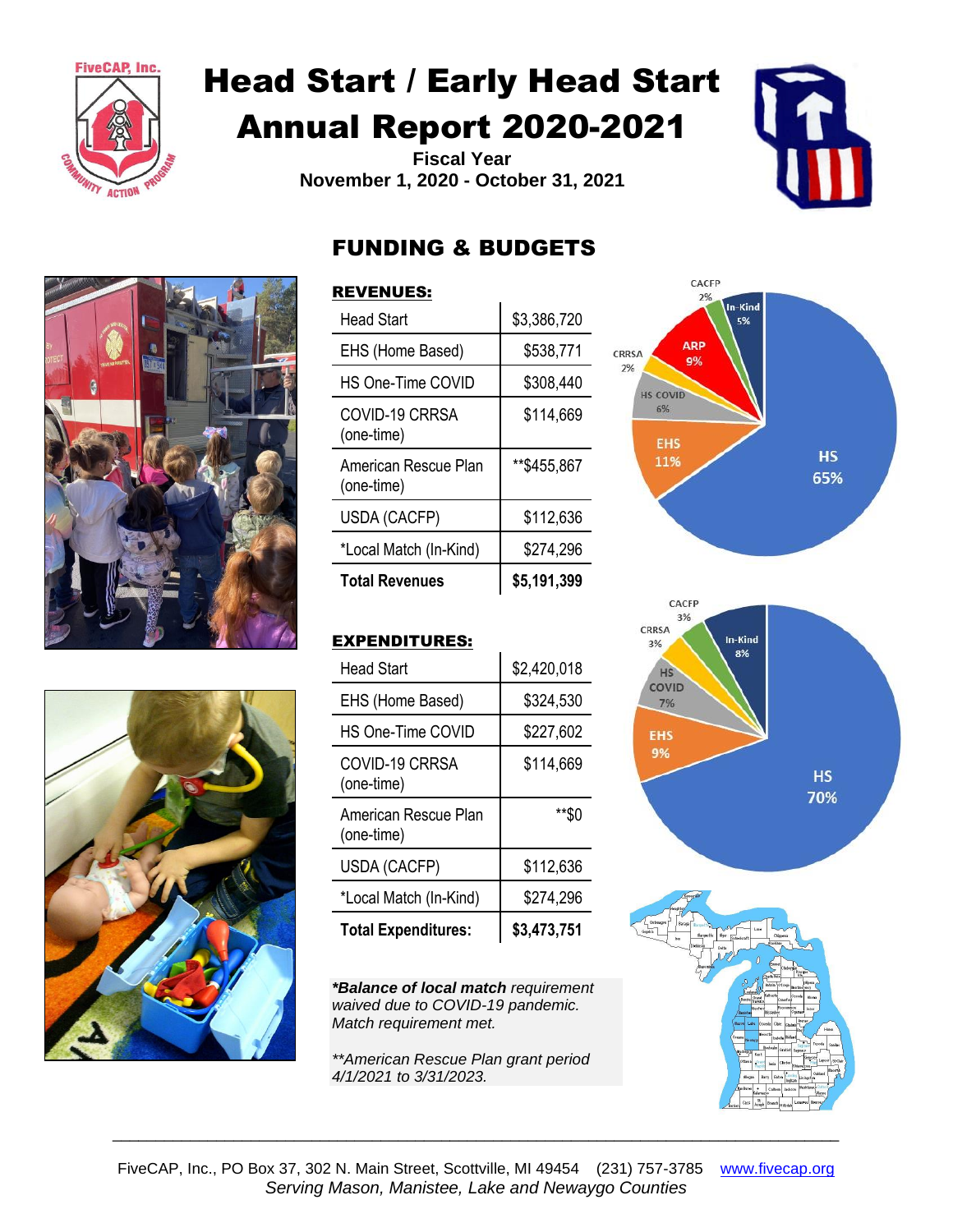## ENROLLMENT

| FY 20/21                         | <b>Funded</b><br><b>Enrollment</b> | <b>Total</b><br><b>Families</b><br><b>Served</b> | Total<br><b>Children</b><br><b>Served</b> | Average<br><b>Enrollment</b> |
|----------------------------------|------------------------------------|--------------------------------------------------|-------------------------------------------|------------------------------|
| <b>Head Start</b>                | 335                                | 248                                              | 264                                       | 78.8%                        |
| Early Head Start<br>(Home Based) | 46                                 | 41                                               | 48 children<br>3 pregnant<br>women        | 100%                         |
| Program Wide                     | 381                                | 289                                              | 312                                       | 89.4%                        |

#### **Percentage of Eligible Children Served**

| Program                          | <b>Applications</b><br><b>Received</b> | <b>Eligible Children</b><br><b>Served</b> | Percentage |
|----------------------------------|----------------------------------------|-------------------------------------------|------------|
| <b>Head Start</b>                | 272                                    | 264                                       | 97%        |
| Early Head Start<br>(Home Based) | 60                                     | 48 children<br>3 pregnant women           | 85%        |
| Program Wide                     | 332                                    | 315                                       | 95%        |



#### **Medical and Dental Exams**

|          | <b>Head Start</b> | <b>Early Head Start</b> |
|----------|-------------------|-------------------------|
| Dental   | 186 (78%)         | 48 children (100%)      |
|          |                   | 3 pregnant women        |
| Physical | 253 (96%)         | 48 children (100%)      |
|          |                   | 3 pregnant women        |





#### **PARENT INVOLVEMENT ACTIVITIES and IMPACT OF COVID-19**

FiveCAP, Inc. Head Start and Early Head Start staff use a variety of methods to support and encourage parent involvement.

The COVID-19 pandemic which started in February 2020, continued to limit in-person parent interactions throughout PY 2020/2021. Frequent contact and the use of technology were instrumental in maintaining parent engagement essential to continue their child's learning progress.

Head Start staff reinforced the concept that parents are their child's primary teacher. Home visits and parent meetings were offered for Head Start parents, primarily conducted virtually or in a space that allowed for social distancing following healthy protocols. Teachers maintained regular contact with parents and providing learning activities for children, tracking progress, and resources.

Early Head Start (home-based program) staff maintained weekly contact with parents, bringing structured and informal activities for the parent and child. Early Head Start parents received regular mailings of packets with information on parent education and age-appropriate parent-child activities. Parent/Teacher conference calls were held to discuss their child's progress and to gather ideas which can be utilized to further enhance their child's development. Father involvement is encouraged and tracked. Special efforts to outreach and support father involvement is a program goal.

Parent involvement is also supported through the volunteer opportunities available at FiveCAP, however many opportunities were limited for this time period due to COVID-19 protocols in place for the health and safety of parents and staff. Parents are generally provided opportunities to volunteer in the classroom, county offices, commodities distribution and by attending monthly field trips. Through participation in the HS/EHS Policy Council, Health Advisory Council, as well as the grant planning process, parents are able to gain valuable leadership skills and provide input on Head Start policies, activities and procedures.

To recognize those parents who have given their time throughout the year and to celebrate their success, a Parent Volunteer Honors Banquet is generally held annually. Due to the continuation of the pandemic, the 2021 Parent & Volunteer Recognition Banquet was cancelled.

\_\_\_\_\_\_\_\_\_\_\_\_\_\_\_\_\_\_\_\_\_\_\_\_\_\_\_\_\_\_\_\_\_\_\_\_\_\_\_\_\_\_\_\_\_\_\_\_\_\_\_\_\_\_\_\_\_\_\_\_\_\_\_\_\_\_\_\_\_\_\_\_\_\_\_\_\_\_\_\_\_\_\_\_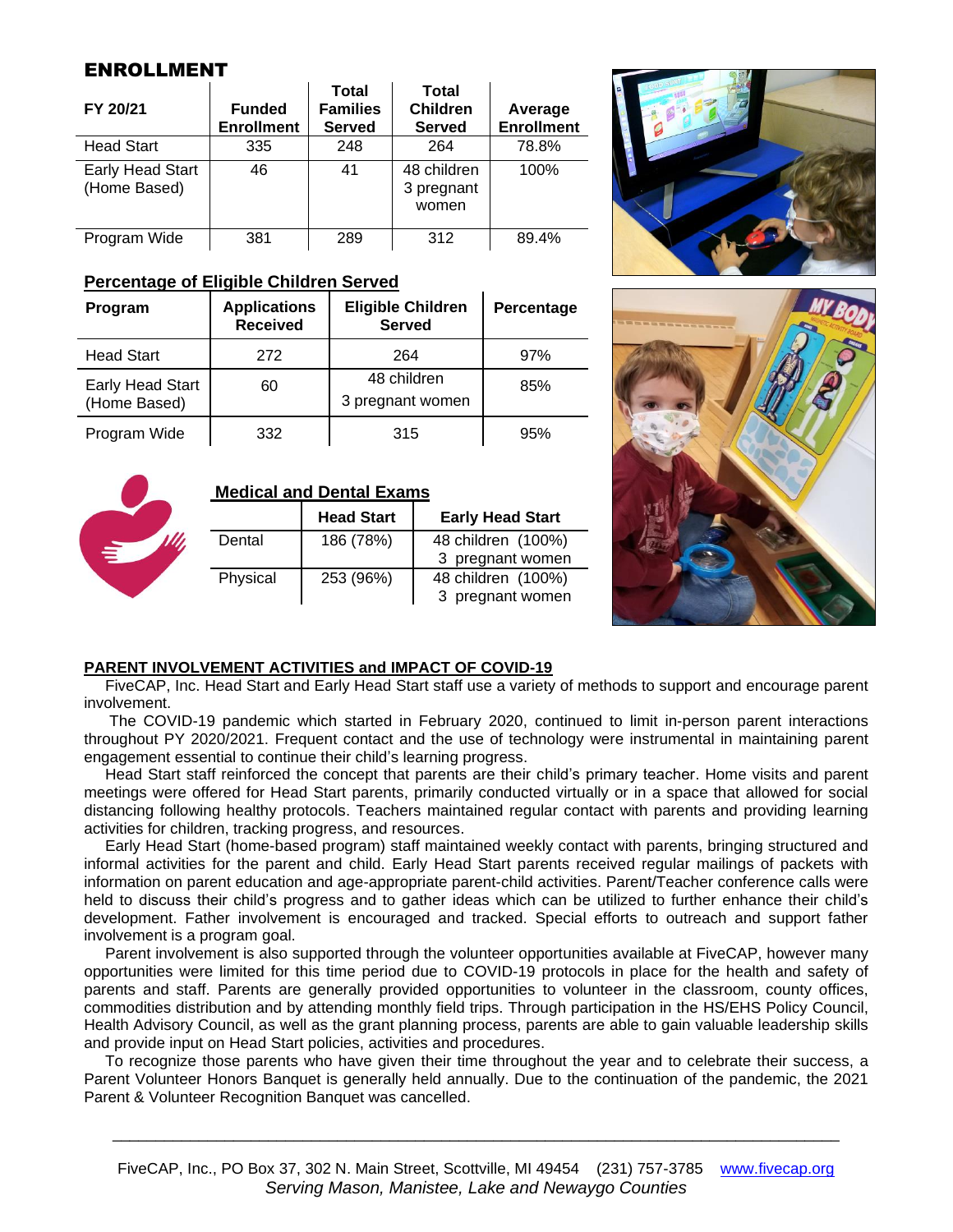#### **CURRICULUM AND KINDERGARTEN READINESS**

FiveCAP uses a locally designed, research-based thematic curriculum to prepare children for Kindergarten. The Head Start Curriculum helps teachers plan and implement a developmentally appropriate program that promotes children's social-emotional development and learning in the core areas of literacy, mathematics, science and social studies. FiveCAP integrates curriculum with high quality assessments, professional development and resources to create a well-rounded program that addresses the unique needs of early childhood professionals, children and their families.The Curriculum is aligned with the Head Start Early Learning Framework and the MI Early Childhood Standards of Quality.

The Head Start Work Sampling System is used to assess children in the core areas three (3) times a year. This assessment tool is embedded in the Curriculum and works hand and hand with the Head Start Curriculum to ensure child success. Head Start Child Outcomes determine the accomplishment of age-appropriate milestones in cognitive, language, emotional, social and motor skills.

Due to COVID-19, a Remote Learning Plan was developed and implemented in February/March 2020 and carried out through the remainder of that program year. PY 2020/2021 allowed a blend of remote and in-person learning with only 10 children allowed in-person per classroom, per State Child Care Licensing. Learning options continue to be provided in accordance with State government Executive Orders and federal guidance. State Child Care Licensing and CDC protocols are followed for the health and safety of children, families, and staff.

#### **KINDERGARTEN TEACHER SCHOOL READINESS SURVEY**

 Thirty-one (31) Kindergarten Teachers in fourteen (14) school districts in the four-county service area participated in the Kindergarten Teacher School Readiness Survey conducted in March 2021. The survey asks Kindergarten Teachers to rank in importance what they feel a child must know to be considered school ready when entering Kindergarten.

| <b>Abilities:</b>                                                                         | <b>Very</b><br>Important | <b>Somewhat</b><br>Important | Least<br>Important |
|-------------------------------------------------------------------------------------------|--------------------------|------------------------------|--------------------|
| Perform basic self-help/self-care tasks.                                                  | 31 (100%)                |                              |                    |
| Follow simple classroom rules and routines.                                               | 30 (97%)                 | 1(3%)                        | $\blacksquare$     |
| Controls impulses and self-regulates.                                                     | 30 (97%)                 | 1(3%)                        | н                  |
| Demonstrates age-appropriate independence in a range of activities, routines & tasks.     | 30 (97%)                 | 1(3%)                        | $\blacksquare$     |
| Appropriately expresses needs and wants verbally in primary language.                     | 30 (97%)                 | 1(3%)                        | $\blacksquare$     |
| Follows one- to two-step directions.                                                      | 28 (90%)                 | 3(10%)                       | ÷                  |
| Works and plays cooperatively with peers.                                                 | 27 (87%)                 | 4 (13%)                      | $\blacksquare$     |
| Identifies at least ten (10) letters of the alphabet, especially those in their own name. | 27 (87%)                 | 3(10%)                       | 1(3%)              |
| Use of small manipulatives such as crayons, paintbrush, buttons, and zippers.             | 24 (77%)                 | 7(23%)                       | $\blacksquare$     |
| Relates appropriately to adults other than parent/primary caregiver.                      | 23(74%)                  | 8(26%)                       | ÷                  |
| Shows awareness of the environment.                                                       | 19 (61%)                 | 12 (39%)                     | ä,                 |
| Participates successfully in circle time.                                                 | 18 (58%)                 | 13 (42%)                     |                    |
| Uses eye-hand coordination to perform tasks.                                              | 17 (55%)                 | 14 (45%)                     | $\mathbf{r}$       |
| Moves with balance and control.                                                           | 16 (52%)                 | 14 (45%)                     | 1(3%)              |
| Recognizes eight primary colors.                                                          | 16 (52%)                 | 13 (42%)                     | 2(6%)              |
| Recognizes and names common shapes.                                                       |                          | 13 (42%)                     | 3(10%)             |
| Uses letter-like shapes, symbols, and letters to convey meaning.                          | 14 (45%)                 | 15 (48%)                     | 2(7%)              |
| Shows eagerness and curiosity as a learner.                                               | 13 (42%)                 | 18 (58%)                     | $\blacksquare$     |
| Uses dialogue, actions and objects to tell a story or explain thoughts and feelings       | 10 (32%)                 | 20 (65%)                     | 1(3%)              |
| about self or a character.                                                                |                          |                              |                    |
| Associates sounds with written words.                                                     | 10 (32%)                 | 19 (61%)                     | 2(7%)              |
| Orders, compares and describes objects according to size, length, height, and weight.     | 5 (16%)                  | 16 (52%)                     | 10 (32%)           |
| Uses senses to observe and explore classroom materials and natural phenomena.             | 4 (13%)                  | 21 (68%)                     | 6 (19%)            |
| Begins to be aware of technology and how it affects their lives.                          | 4 (13%)                  | 16 (52%)                     | 11 (35%)           |

 $=$  Physical Dev/Health  $=$  Social and Emotional  $=$  Approaches to Learning

 $=$  Language and Literacy  $=$  Cognitive and General Knowledge

\_\_\_\_\_\_\_\_\_\_\_\_\_\_\_\_\_\_\_\_\_\_\_\_\_\_\_\_\_\_\_\_\_\_\_\_\_\_\_\_\_\_\_\_\_\_\_\_\_\_\_\_\_\_\_\_\_\_\_\_\_\_\_\_\_\_\_\_\_\_\_\_\_\_\_\_\_\_\_\_\_\_\_\_